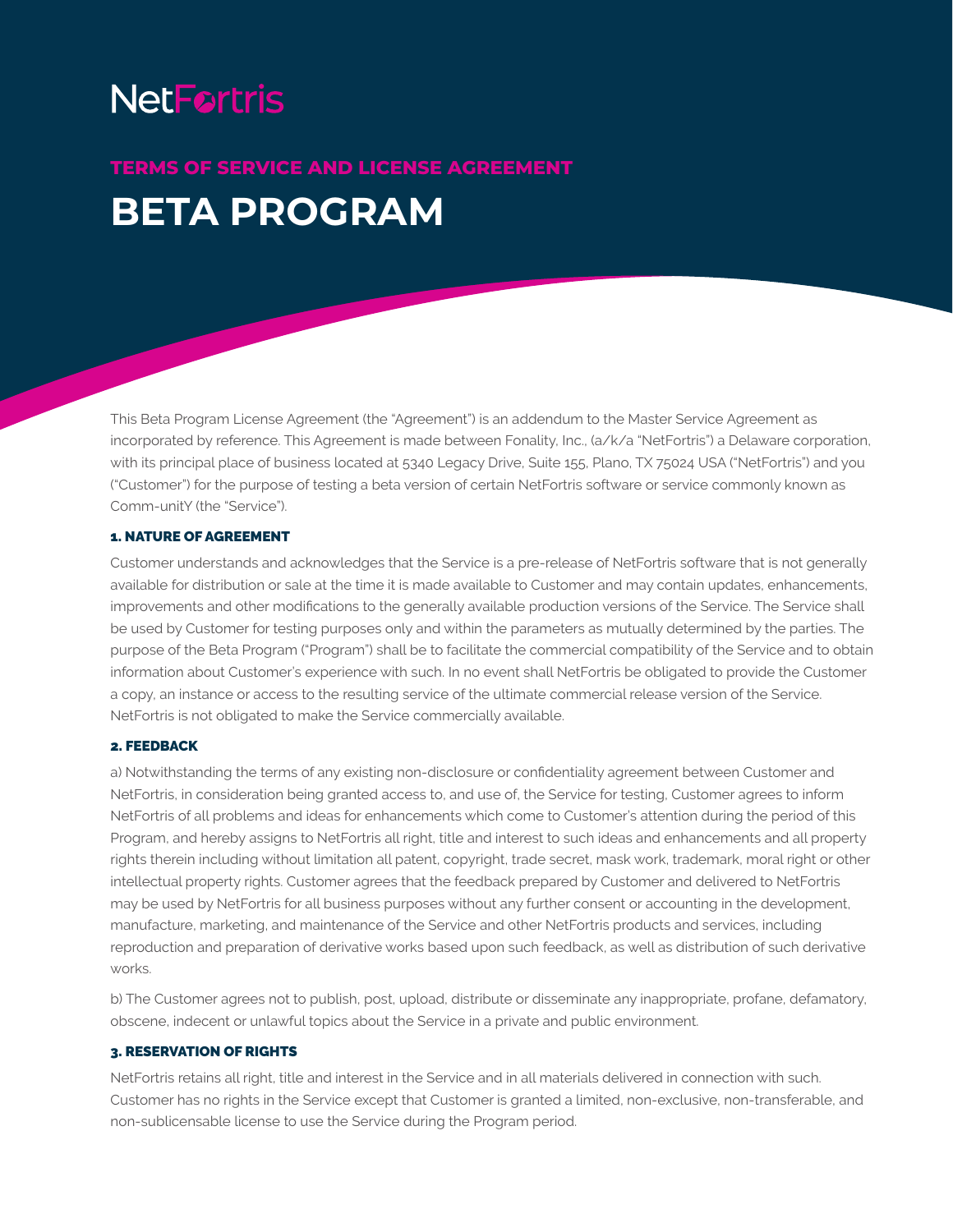#### 4. CONFIDENTIAL INFORMATION

a) "Confidential Information" shall be defined to include the Service, any software, source code, object code, documentation, Program test results, and any proprietary tools, proprietary knowledge or proprietary methodologies disclosed by NetFortris to Customer. Under this Agreement, Customer shall observe complete confidentiality with respect to the Confidential Information, and shall use its best efforts and take all reasonable steps to

protect such from any use, reproduction, publication, disclosure, or distribution except as specifically authorized by this Agreement. Customer shall promptly notify NetFortris of any known unauthorized use or disclosure of the Confidential Information and will cooperate with NetFortris in any litigation brought by NetFortris against third parties to protect its proprietary rights. Customer may not permit a third party access to, or use of, the Confidential Information without NetFortris's prior written authorization. Customer expressly agrees not to disclose to persons in its own organization who do not have a need to know the existence or contents of (i) the Service(s); (ii) the Program and its results, or (iii) this Agreement. Customer's reports must be marked "NetFortris Confidential". Customer further agrees to treat the Service and any other versions of the resulting or inclusive software (the "Software") as confidential and will not without the express written authorization of NetFortris (1) demonstrate, copy, sell or market the Service to any third party; or (2) publish or otherwise disclose information relating to performance or quality of the Service to any third party; or (3) modify, adapt, reverse engineer or create derivative works of the Software or otherwise translate the Service or any portion thereof.

b) Customer may disclose Confidential Information that is required to be disclosed by order of a court of competent jurisdiction, administrative agency or governmental body, or by subpoena, summons or other legal process, or by law, rule or regulation, or by applicable regulatory or professional standards provided that prior to such disclosure, NetFortris is given reasonable advance notice of such order and an opportunity to object to such disclosure.

c) NetFortris and Customer agree that Customer's breach of the provisions of this Agreement will cause the other Party irreparable damage for which recovery of money damages would be inadequate. Customer will, therefore, be entitled to obtain timely injunctive relief, without the posting of bond, to protect its rights under this Agreement, in addition to any and all remedies available at law.

### 5. DISCLAIMERS & LIMITATIONS OF LIABILITY

a) THE SERVICE(S) AND TECHNICAL SUPPORT (IF ANY) ARE PROVIDED "AS IS" WITHOUT WARRANTY, EXPRESS OR IMPLIED, INCLUDING BUT NOT LIMITED TO THE IMPLIED WARRANTIES OF MERCHANTABILITY AND FITNESS FOR A PARTICULAR PURPOSE EXCEPT AS EXPRESSLY SET FORTH HEREIN, NETFORTRIS PROVIDES THE SERVICE "AS IS" AND WITH ALL FAULTS. NETFORTRIS HEREBY EXPRESSLY DISCLAIMS, AND CUSTOMER HEREBY WAIVES, RELEASES AND RENOUNCES ALL OTHER REMEDIES, WARRANTIES, GUARANTEES, OBLIGATIONS, REPRESENTATIONS AND LIABILITIES, EXPRESS OR IMPLIED, ARISING IN FACT, LAW, EQUITY, CONTRACT, TORT, UNDER STATUTE, UNDER WARRANTY OR OTHERWISE, INCLUDING BUT NOT LIMITED TO: (A) ANY IMPLIED WARRANTY OR CONDITION OF MERCHANTABILITY OR FITNESS FOR A PARTICULAR PURPOSE. (B) ANY IMPLIED WARRANTY OR CONDITION ARISING FROM COURSE OF PERFORMANCE, COURSE OF DEALING OR USAGE OR TRADE, (C) ANY OBLIGATION, LIABILITY RIGHT, CLAIM OR REMEDY IN TORT, WHETHER OR NOT ARISING FROM ACTIVE, PASSIVE OR IMPUTED NEGLIGENCE, CONTRIBUTORY NEGLIGENCE, VICARIOUS LIABILITY OR STRICT PRODUCTS LIABILITY OF NETFORTRIS AND ITS OFFICERS, DIRECTORS, EMPLOYEES, AGENTS, AND REPRESENTATIVES, AND (D) ANY OBLIGATION, LIABILITY OR RESPONSIBILITY FOR LOSS OF SERVICE OR DAMAGE TO ANY EQUIPMENT OR PART THEREOF, NETFORTRIS DOES NOT WARRANT THAT THE SERVICE WILL BE FREE OF BUGS, ERRORS, VIRUSES OR OTHER DEFECTS, OR THAT THE SERVICE WILL BE COMPATIBLE WITH CUSTOMER'S EXISTING INTERNET CONNECTION, NETWORK, OR COMMUNICATIONS INFRASTRUCTURE OR ENVIRONMENT.

b) IN NO EVENT WILL NETFORTRIS BE LIABLE FOR ANY DAMAGES UNDER THIS AGREEMENT, INCLUDING BUT NOT LIMITED TO ANY COST OF COVER, ANY INCIDENTAL, INDIRECT, SPECIAL, AGGRAVATED, PUNITIVE, CONSEQUENTIAL OR SIMILAR DAMAGES OR LIABILITIES WHATSOEVER (INCLUDING, BUT NOT LIMITED TO LOSS OF DATA, INFORMATION, REVENUE, PROFIT OR BUSINESS) ARISING OUT OF OR RELATING TO THE USE OR INABILITY TO USE THE SERVICE OR OTHERWISE UNDER OR IN CONNECTION WITH THIS AGREEMENT, WHETHER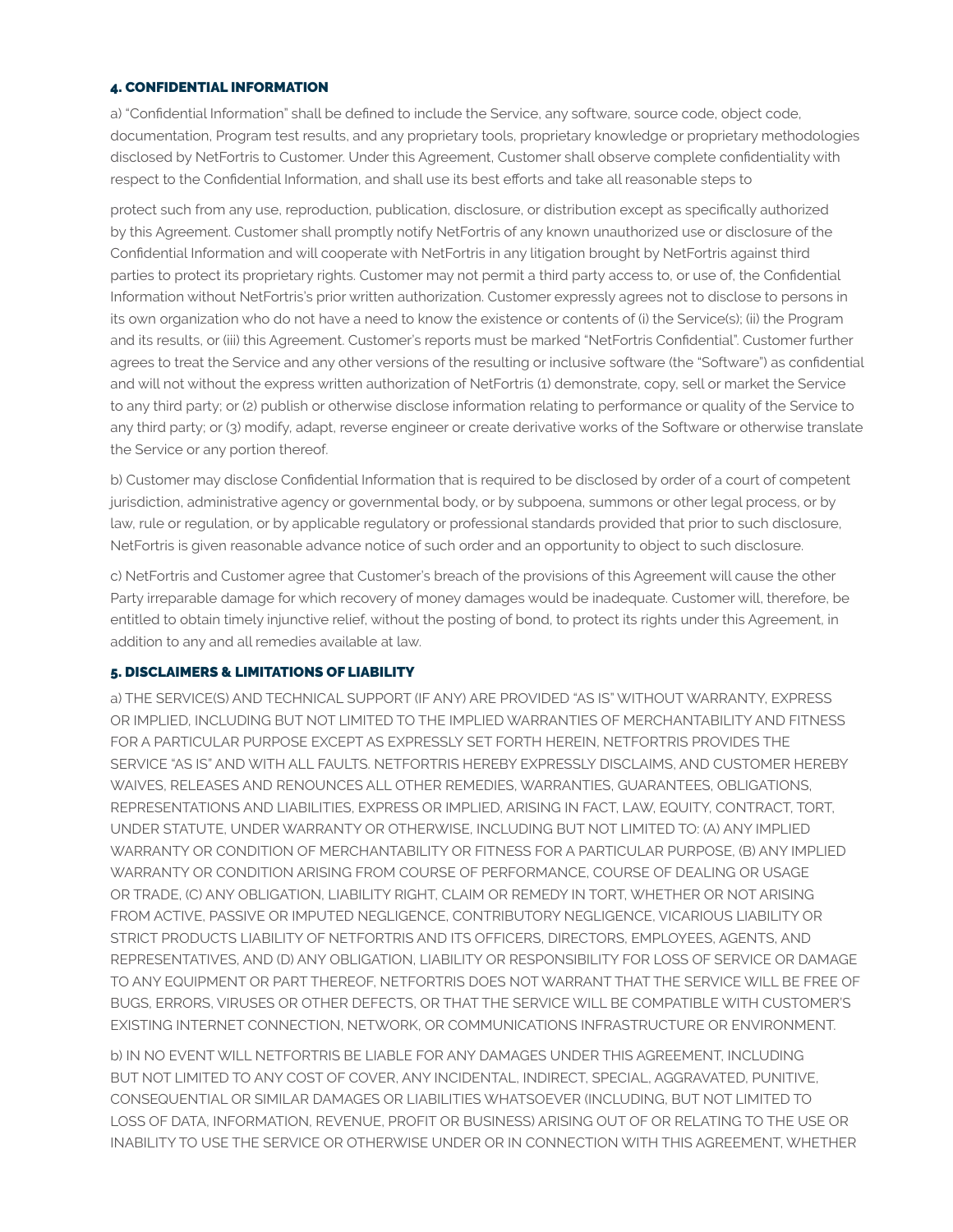ARISING IN FACT, LAW, EQUITY, CONTRACT, TORT (INCLUDING NEGLIGENCE AS DESCRIBED ABOVE), STRICT LIABILITY, UNDER STATUTE, UNDER WARRANTY OR OTHER THEORY EVEN IF NETFORTRIS HAS BEEN ADVISED OF THE POSSIBILITY OF SUCH DAMAGES.

c) The Service may not be at the level of performance, compatibility or reliability of generally available NetFortris products and services. The Service may not operate correctly and may be substantially modified prior to first commercial shipment. The entire risk arising out of the use or performance of the Service remains with Customer. Customer understands and agrees that NetFortris makes no representation or warranties regarding use of the Service. The Customer should not, under any circumstances, use the Beta pre-release NetFortris software provided under the Program in a production environment. Customer will use Comm-unitY Beta Service parallel to its existing telephony system.

d) NetFortris agrees to use its reasonable efforts to correct errors associated with the Service within a reasonable time.

e) NetFortris shall have the right (but not the obligation), at its sole discretion, to update the Service and/or provide Customer with updates, modifications, and/or patches to the Service to address issues such as security, interoperability, and performance (collectively "Updates"). Any Updates provided by NetFortris are subject to all of the terms and conditions in this Agreement. NetFortris may deliver, at any time and without notice to Customer, automated Updates to Customer's computer system or other device upon which the Service is installed. By using the Service, Customer consents to such automated updating. Customer's use of the Updates shall be governed by the terms of this Agreement.

# 6. TERMINATION

a) Due to the roll back constraints outlined in 5(f), above, Customer understands that roll back to prior versions may not be possible and, therefore that NetFortris may not be able to grant the Customer's request to terminate Customer's participation in the Program without data loss or other potential system damage.

b) Should a Customer wish to terminate participation in the Program, the Customer must provide NetFortris with written notice of this intent. NetFortris will then remove the Customer from the Program effective the next Program testing cycle provided that testing has not already commenced.

c) In all cases of termination, the Customer is obliged to delete or destroy all Confidential Information including but not limited to confidential files and data in a way that guarantees non-recoverability and, upon demand by NetFortris, to confirm the complete removal through a declaration in lieu of oath. Customer must also return any hardware or devices in its possession.

# 7. GENERAL

a) This Agreement shall be governed, construed and enforced in accordance with the laws of the United States of America and of the State of Texas. Any notice required by this Agreement shall be given by prepaid, first class, certified mail, return receipt requested to above address or such other address as may be given from time to time under the terms of this notice provision.

b) Except for a contemporaneous statement of work that may accompany the Service and Program, this Agreement constitutes the entire agreement between the parties for the Service and all other prior negotiations, representations, agreements, and understandings are superseded hereby. No agreements altering or supplementing the terms hereof may be made except by means of a written document signed by the duly authorized representatives of the parties.

c) Customer shall comply with all applicable federal, state and local laws, regulations, and ordinances in connection with its activities pursuant to this Agreement.

d) Failure of NetFortris to enforce a right under this Agreement shall not act as a waiver of that right or the ability to later assert that right relative to the particular situation involved.

e) If any provision of this Agreement shall be found by a court to be void, invalid or unenforceable, the same shall be reformed to comply with applicable law or stricken if not so conformable, so as not to affect the validity or enforceability of this Agreement.